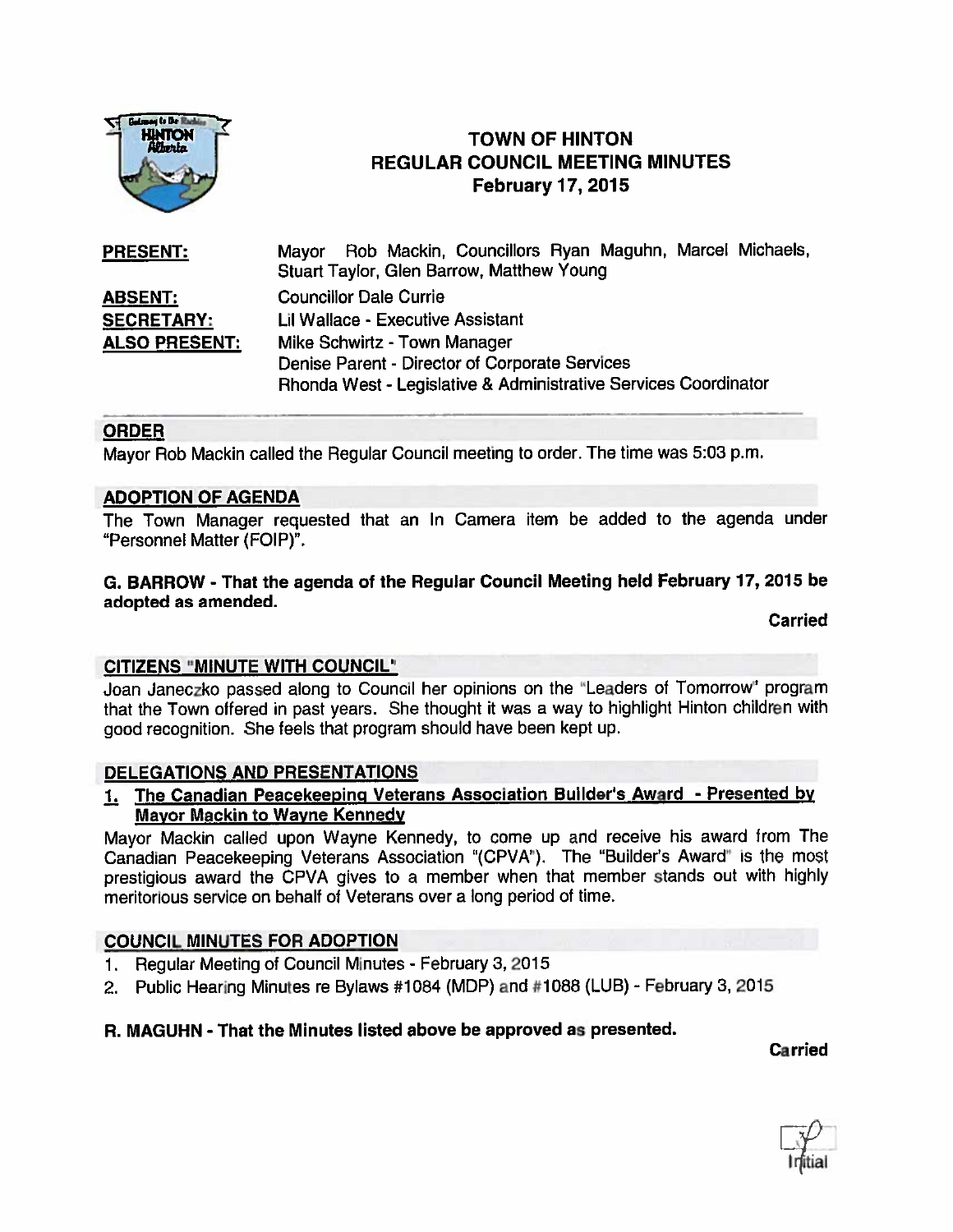# ACTION ITEMS

Refer to the Regular Council Meeting Agenda package for February 17, 2015 for detailed background information on these decisions.

1. Policy #100 Hinton Centre Rental for Community Events and Policy #101 **Scholarships** 

S. TAYLOR - That Council approve Policy #100 Hinton Centre Rental for Community Events as attached;

Carried

S. TAYLOR - That Council approve Policy #101 Scholarships as attached.

Carried

S. TAYLOR — That funding for the two policies (#100 and #101) come from the Community Grant Program.

Motion Defeated

## 2. 2015 Proposed Operating Budgets

S. TAYLOR — That Council direct Administration to remove the flat rate \$5.00 monthly water treatment plant fee from the 2015 operating budget.

Motion Defeated

M. YOUNG - That Council accepts for information the <sup>2015</sup> Proposed Operating Budget of \$30,923,930 and instructs Administration to circulate for public feedback for <sup>a</sup> period of four weeks.

Carried

# INFORMATION ITEMS

- 1. Council Information Package #1 . previously circulated Febiuary 4, <sup>2015</sup>
- 2. Council Information Package #2 previously circulated February 11, 2015

# M. YOUNG - That Council Information Packages #1 and #2 be accepted for information. Carried

# REPORTS FROM MAYOR, COUNCIL, TOWN MANAGER

#### Council Reporting (Training/Conferences/CEAC, Listening Teams, All Other 1. Committees)

Councillors reported on the various committees, meetings and activities they attended since the last Regular Council meeting and what they <sup>p</sup>lan on attending in the coming weeks.

# 2. Town Manager Report

Town Manager Mike Schwirtz provided an update on administrative matters.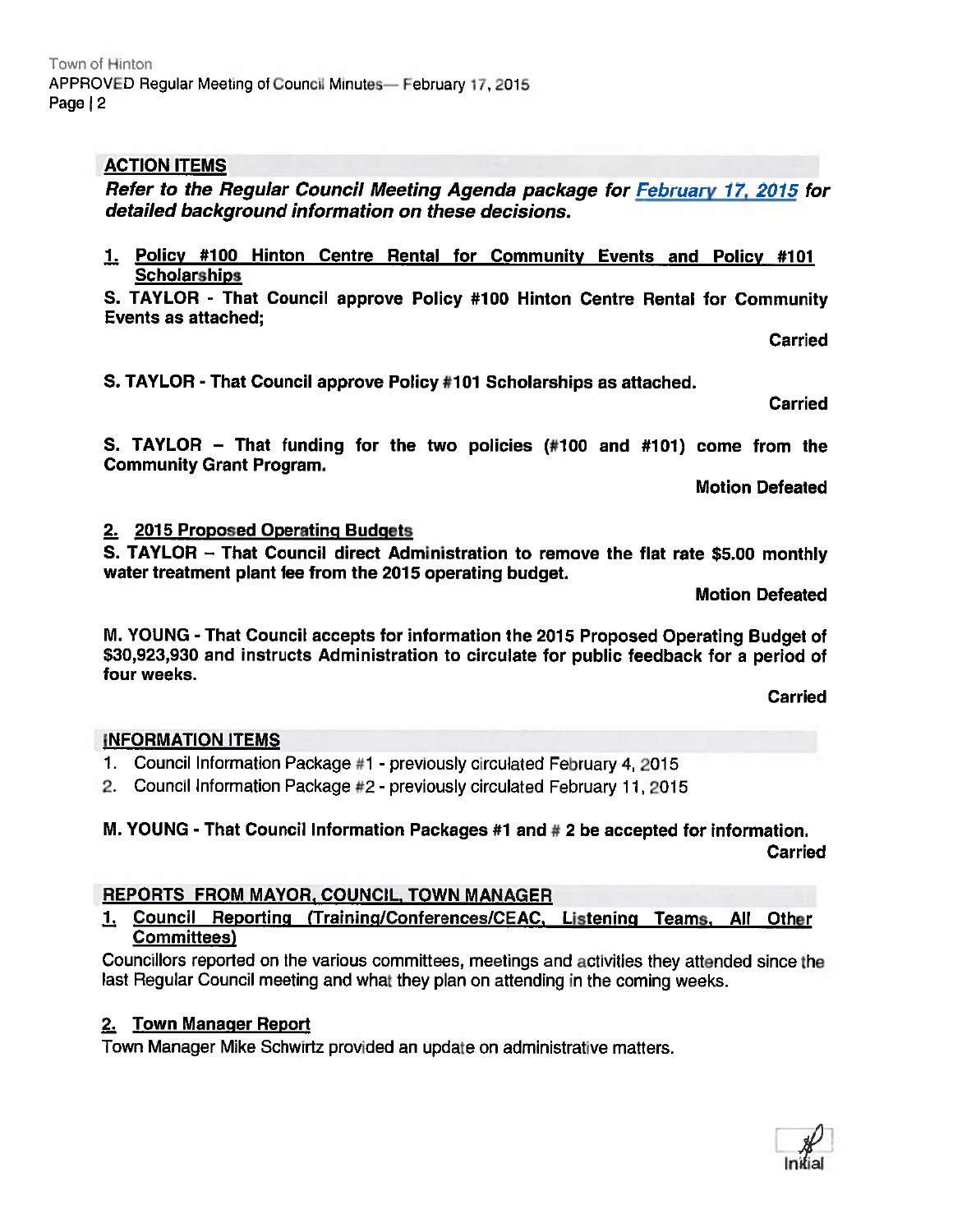### MOVE IN CAMERA

M. MICHAELS - That the Regular Council meeting move in camera.

The time was 6:34 p.m.

## G. BARROW - That Regular Council meeting revert to regular session.

The time was 6:46 p.m.

# ADJOURNMENT

M. YOUNG - That the Regular Meeting of Council adjourn.

The time was 6:51p.m.

Carried

**Carried** 

Carried

 $M_{\text{layer}}$ 

Director of Corporate Services